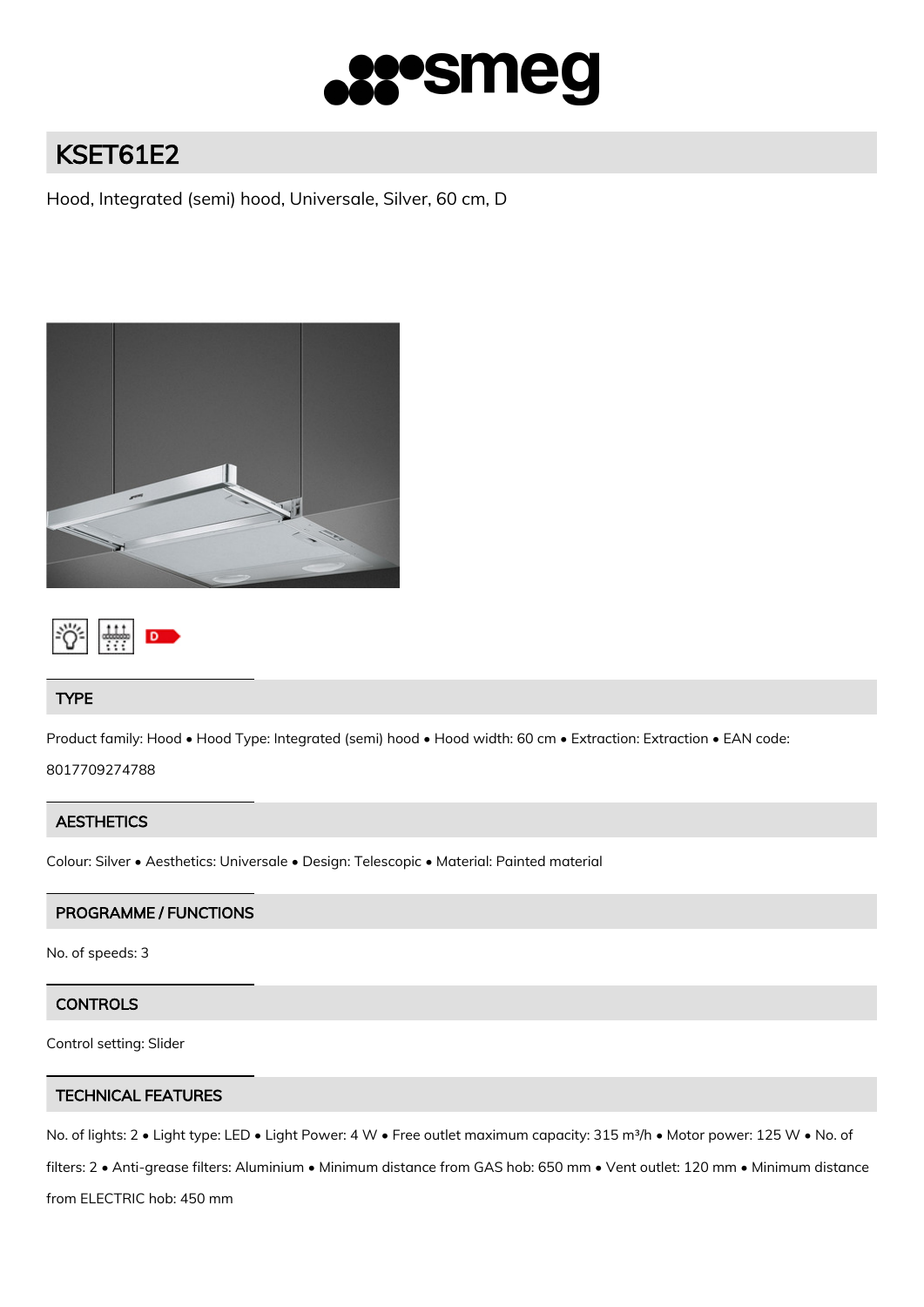#### PERFORMANCE / ENERGY LABEL

Energy efficicency class ( EEC): D • Fluid Dynamic Efficiency class (FDEC): E • Grease Filtering Efficiency Class (GFEC): C • Lighting Efficiency Class (LEC): D • Annual Efficiency Consumption (AEChood): 70 kWh/a • Fluid Dynamic Efficiency (FDE): 8.1 • Lighting Efficiency (LE): 13 lux/W • Grease Filtering Efficiency (GFE): 75.1 % • Air flow at minumum speed (Qmin): 180 m<sup>3</sup>/h • Air flow at maximum speed (Qmax): 310 m<sup>3</sup>/h • Airbourne acouistical A-weighted sound Power Emission at minimum speed (SPEmin): 57 dB(A) • Airborne acoustical A-weighted sound Power Emission at maximum speed (SPEmax): 67 dB(A) • Time increase factor (F): 1.7 • Energy Efficiency Index: 91.4 • Measured air flow rate at best efficiency point (Qbep): 164 m<sup>3</sup>/h • Measured air pressure at best efficiency point (Pbep): 183 Pa • Measured electric power input at best efficiency point (Wbep): 103 W • Nominal Power consumption of the light system (WL): 8 W • Average illumination of the light on the cooking surface (Emiddle): 100 lux • Sound power level at highest setting (Lwa): 67 dB(A)

#### ELECTRICAL CONNECTION

Electrical connection rating: 133 W • Voltage: 220-240 V • Frequency (Hz): 50 Hz • Power supply cable length: 1000 mm

#### OPTIONAL ACCESSORIES

#### SPEED 1

Extraction rate IEC 61591: 180 m<sup>3</sup>/h • Noise level IEC 60704-2-13: 57 dB(A) • Power: 85 W

#### SPEED 2

Extraction rate IEC 61591: 220 m<sup>3</sup>/h • Noise level IEC 60704-2-13: 62 dB(A) • Power: 100 W

### SPEED 3

Extraction rate IEC 61591: 310 m<sup>3</sup>/h • Noise level IEC 60704-2-13: 67 dB(A) • Power: 125 W

#### SPEED 4

## INTENSIVE SPEED

## LOGISTIC INFORMATION

Dimensions of the product (mm): 175x598x310 • Width: 598 mm • Depth (mm): 310 mm • Product Height (mm): 175 mm • Net

weight (kg): 7.600 kg • Gross weight (kg): 8.340 kg

#### **OPTIONAL**

KITFC6191: Charcoal filter, Hoods